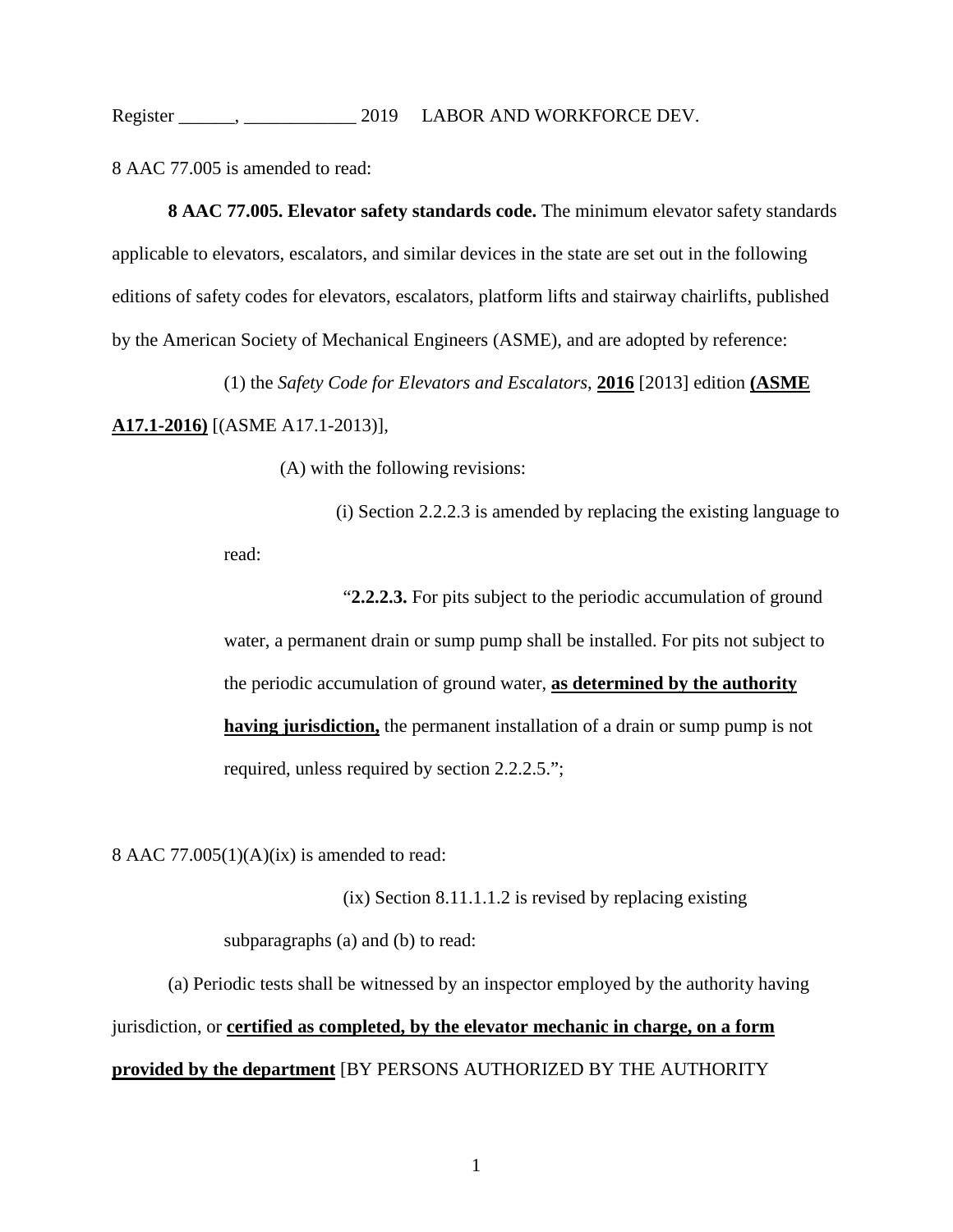### HAVING JURISDICTION].

8 AAC 77.005(3) is amended to read:

(3) the *Safety Standard for Platform Lifts and Stairway Chairlifts*, **2017** [2014]

#### edition **(ASME A18.1-2017)** [(ASME A18.1-2014)],

(A) with the following revisions:

(i) Section 10.1.2.1 is revised by replacing the existing language to

read:

"Periodic inspections and tests shall be witnessed by an inspector employed by the authority having jurisdiction or **certified as completed, by the elevator mechanic in charge, on a form provided by the department** [BY PERSONS AUTHORIZED BY THE AUTHORITY HAVING JURISDICTION].";

8 AAC 77.005(4) is amended to read:

(4) the *Guide for Inspection of Elevators, Escalators, and Moving Walks*, **2017** [2012] edition **(ASME A17.2-2017)** [(ASME A17.2-2012)];

8 AAC 77.005(5) is amended to read:

(5) the *Standard for Elevator Suspension, Compensation, and Governor Systems*, **2017 edition (ASME A17.6-2017)** [(ASME A17.6-2010)];

8 AAC 77.005(6) is amended to read: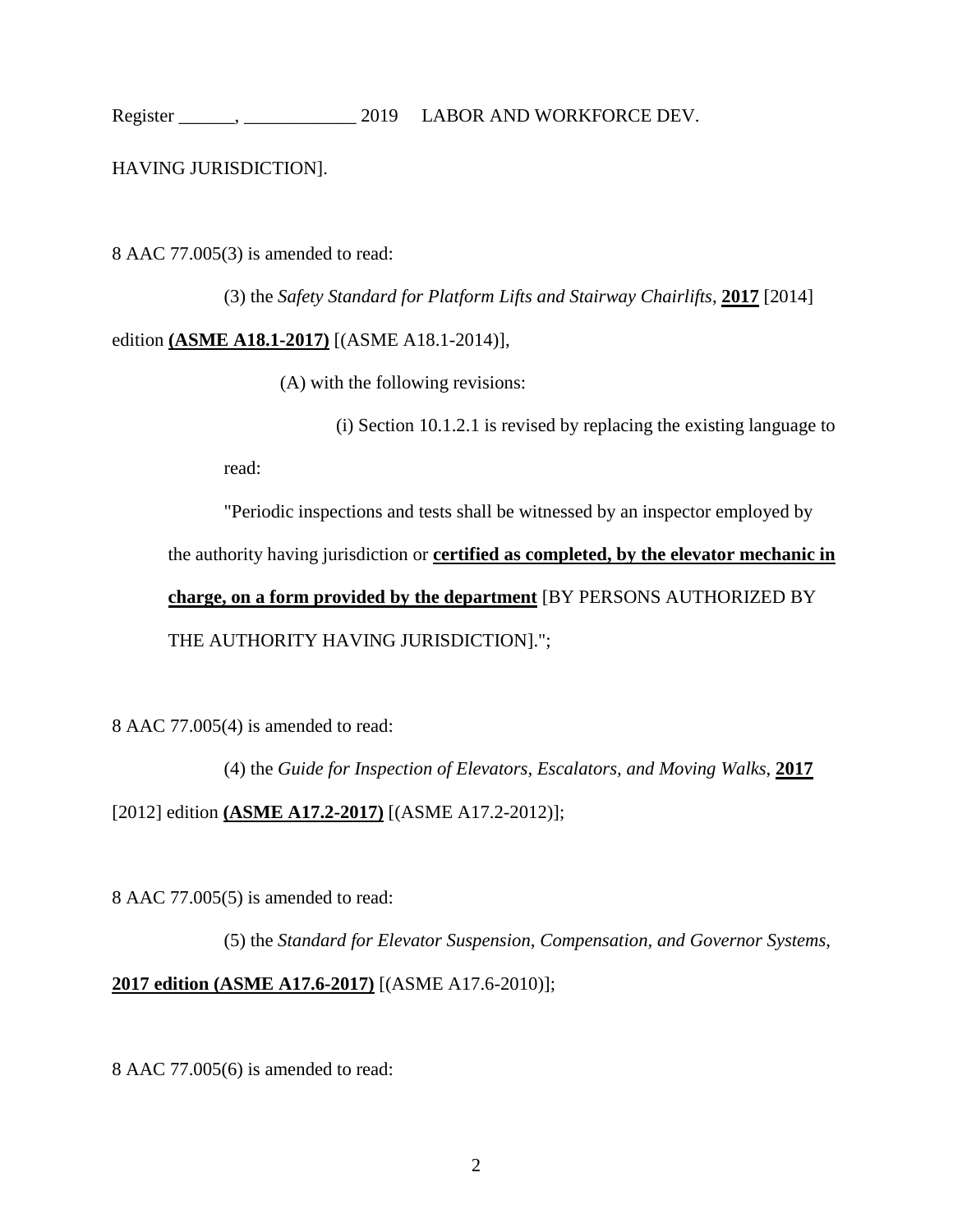(6) the *Performance-Based Safety Code for Elevators and Escalators***, 2007**

**edition** (ASME A17.7-2007). (Eff. 10/21/79, Register 72; am 10/21/92, Register 124; am

12/17/99, Register 152; am 9/25/2002, Register 163; am 6/14/2006, Register 178; am 2/23/2011,

Register 197 am 10/16/2012, Register 204; am 10/23/2014, Register 212; am 3/6/2016, Register

 $217$ ; am  $\angle$  /  $\angle$ , Register  $\angle$ 

**Authority:** AS 18.60.800

8 AAC 78 is amended by adding a new section to read:

### **Article 3. Zip lines.**

8 AAC 78 is amended by adding new sections to read:

**8 AAC 78.510. Purpose.** (a) The purpose of 8 AAC 78.510 – 8 AAC 78.610 is to

|                                |                                                                                          | prescribe minimum safety requirements for the installation, assembly, repair, maintenance, |  |
|--------------------------------|------------------------------------------------------------------------------------------|--------------------------------------------------------------------------------------------|--|
|                                | operation, and inspection of zip lines. (Eff. $\angle$ / $\angle$ /, Register $\angle$ ) |                                                                                            |  |
| <b>Authority:</b> AS 05.20.010 | AS 05.20.060                                                                             | AS 05.20.120                                                                               |  |
| AS 05.20.020                   | AS 05.20.070                                                                             |                                                                                            |  |

**8 AAC 78.520. Minimum zip line standards.** (a) The department adopts by reference the following documents as the minimum operating and construction standards for zip lines operating in the state:

(1) Sections 1.A – 1.A.4.1, 1.A.4.3 – 1.E.2.6.1, 1.E.2.7 – 1.I.3.1.3, 1.I.3.2 – 1.I.3.13.2, and Chapters 2 – 4, of the 2016 Edition of ANSI/ACCT 03 - 2016, *Challenge Courses*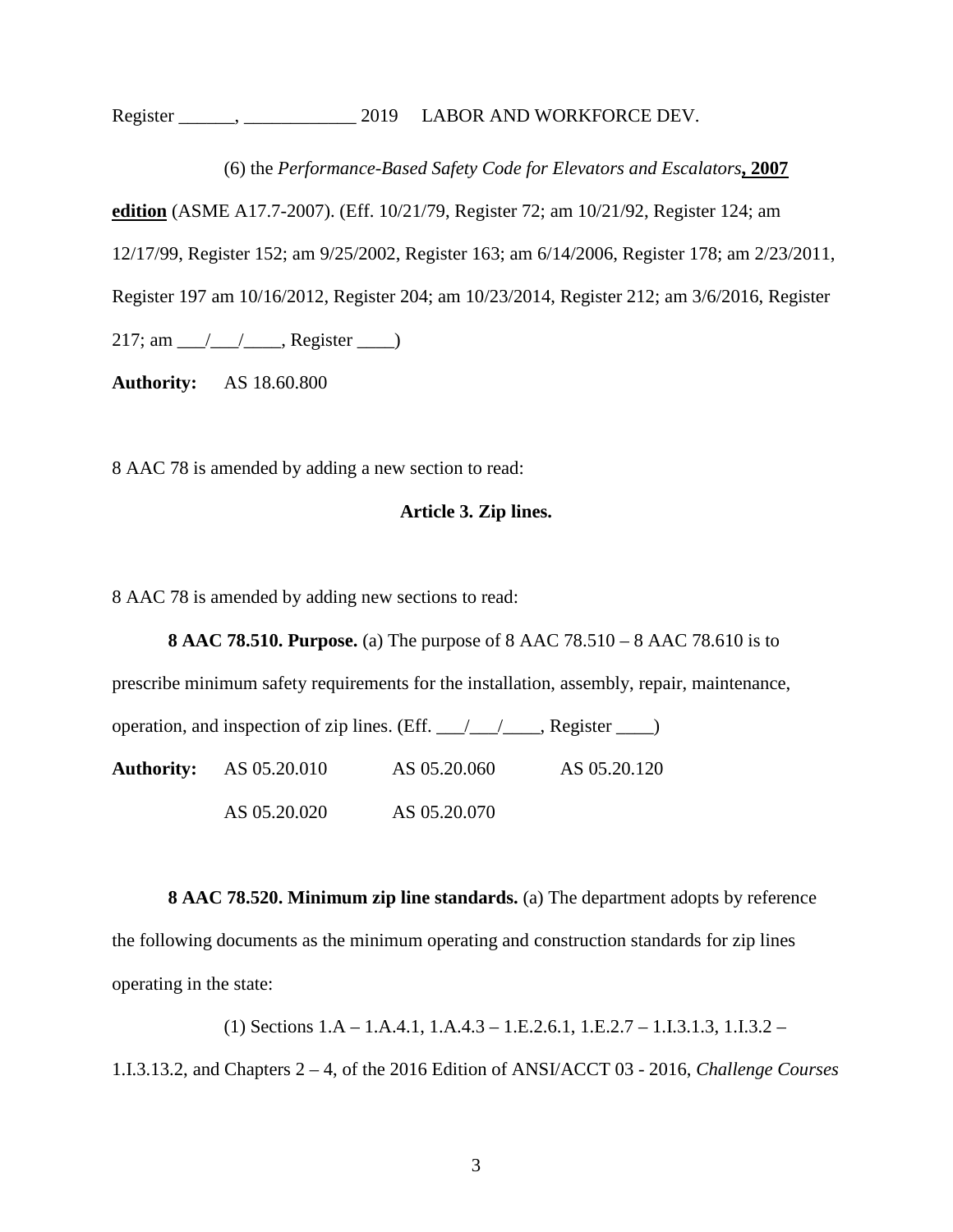*and Canopy/Zip Line Tours Standards*, issued by the Association of Challenge Course Technology, and approved by the American National Standards institute;

(2) The 2014 Edition ANSI/PRCA 1.0 -.3 – 2014, *Safety Standards for Challenge Courses, Adventure Parks, Canopy Tours and Zip Lines: Design, Performance, Inspection, Installation, Equipment, Operations, Training and Certifications*, issued by the Professional Ropes Course Association, and approved by the American National Standards institute; and

(3) Sections  $1.1 - 1.2.5$ ,  $2.1$ ,  $5.1 - 5.9.4$ ,  $5.10.3 - 5.12.1$ , and  $6 - 13$  of the 2016 edition of ASTM F2959 – 16, *Standard practice for Aerial Adventure Courses*, issued by the American Society for Testing and materials (ASTM) F24 Committee.

(b) Nothing in this article exempts employers from the requirements of AS 18.60.010 - 18.60.105. (Eff. \_\_\_/\_\_\_/\_\_\_\_, Register \_\_\_\_\_)

**8 AAC 78.530. Notification and inspection.** (a) A zip line may not be operated unless the operator or the operator's designee submits notification to the department at least 30 days before the zip line operates in the state. The notification must

- (1) be in writing;
- (2) specify the zip line name and location;
- (3) specify the intended dates of operation, if seasonal, and the location;
- (4) state that the zip line conforms to one of the codes referenced in 8 AAC

78.520 and identify which code the zip line conforms to; or include plans or drawings stamped by a Professional Engineer, with experience in the zip line industry, licensed in the State of Alaska, certifying that the zip line and associated structures substantially meet one of the codes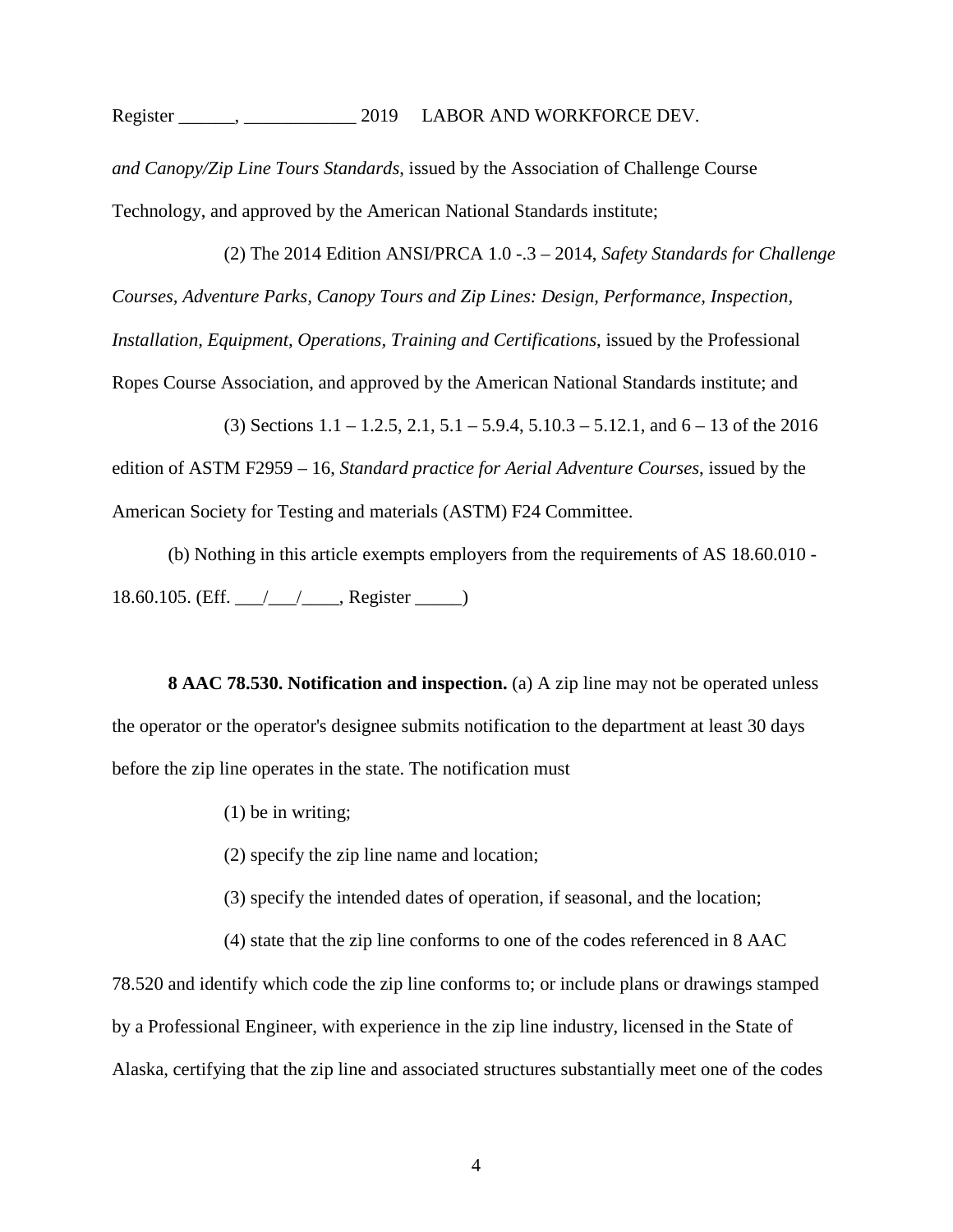adopted under 8 AAC 78.520;

(5) state that fixed structures have been approved by the Plan Review Office of the Division of Fire and Life Safety, and conform with the requirements of the building code standards adopted by the Department of Public Safety under AS 18.70.080 and 13 AAC 50.020;

(6) be mailed, faxed, sent by electronic mail, or hand delivered to the department's mechanical inspection section.

(b) In addition to submitting the notification in (a) of this section, an operator or owner shall obtain a certificate of operation for the zip line before the zip line is placed in service to the public. To obtain a certificate of operation, the operator or owner shall ask the department or a third party inspector designated by the department to inspect the zip line. An inspector designated under this subsection shall file not later than 15 days after the inspection, a copy of the inspection report with the department on a form provided by the department. Upon review of the inspection report, if the department determines that the zip line complies with this chapter and AS 05.20.010, the department will issue to the owner or operator a certificate of operation that is valid for one year after issuance. The operator may not operate the zip line without a certificate of operation.

(1) The department will approve inspectors upon application in writing, when the inspector holds current certification through one of the following:

(A) NAARSO Level 2;

(B) ACCT Level 2; or

(C) another nationally recognized organization approved by the department;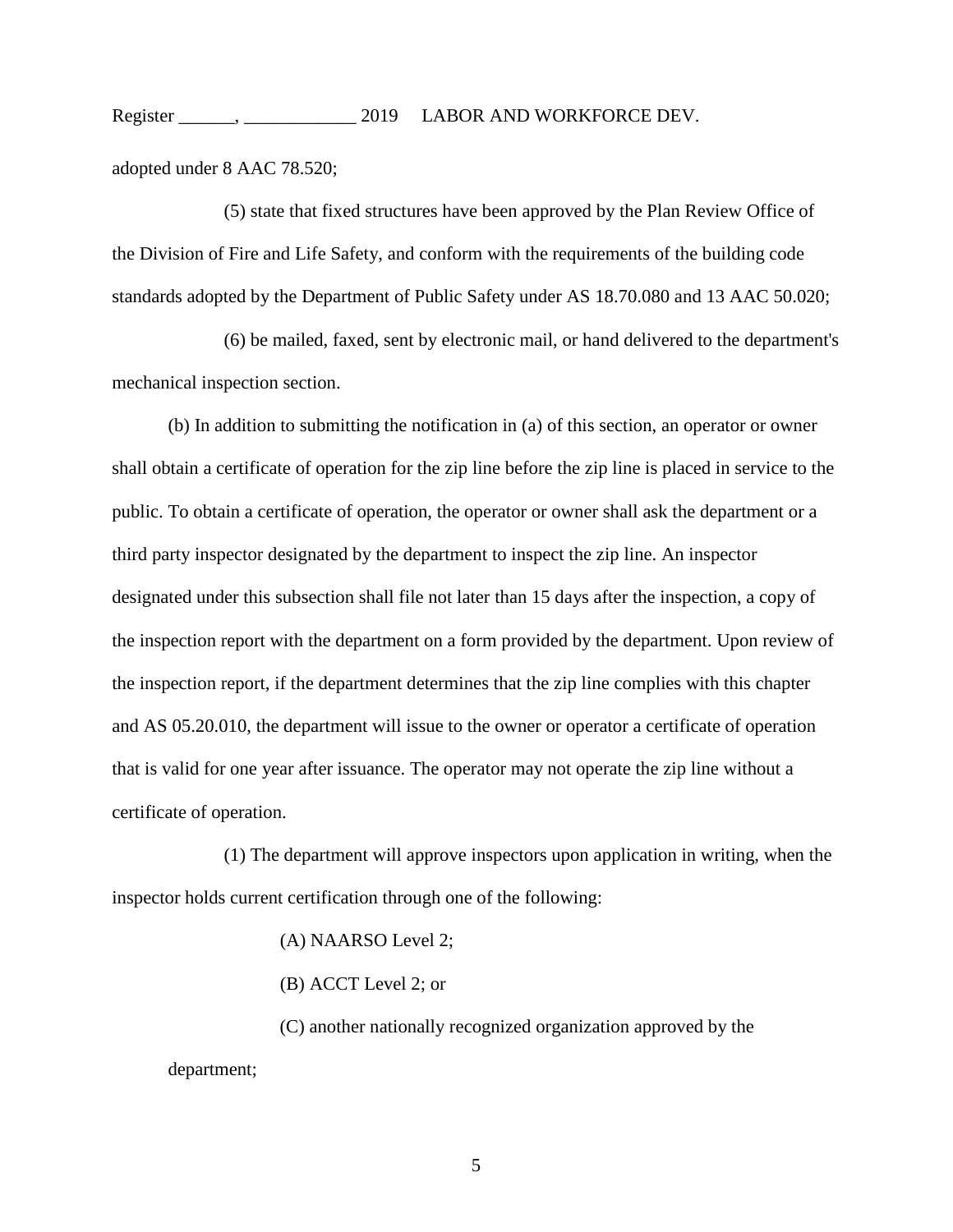(2) The department may approve inspectors without current certification through evaluation of training and experience.

(3) A person's designation as an inspector shall remain valid for a period of one year.

(4) The inspection will be recorded on a form provided by the department, and the report will include:

(A) A statement from the operator and inspector certifying the zip line conforms to the construction and operation standards listed in one of the codes listed in 8 AAC 78.520.

(B) A statement from the operator and inspector certifying that any violations noted at the time of inspection will be corrected prior to public operation.

(c) At any reasonable time, the department may inspect a zip line and review inspection reports and other materials related to the operation of the zip line. The operator shall assist with the inspections upon request.

(d) If the department issues an order under AS 05.20.030(2) to prohibit the operation of a zip line, the operator shall immediately stop operation of the zip line. The operator may not reopen the zip line to public use until the repairs or corrections are made and the department approves its operation.

(e) An inspector who is designated under (b) of this section may not condemn equipment under AS 05.20.050. (Eff. \_\_\_/\_\_\_/\_\_\_\_, Register \_\_\_\_\_) **Authority:** AS 05.20.030 AS 05.20.060 AS 05.20.070 AS 05.20.040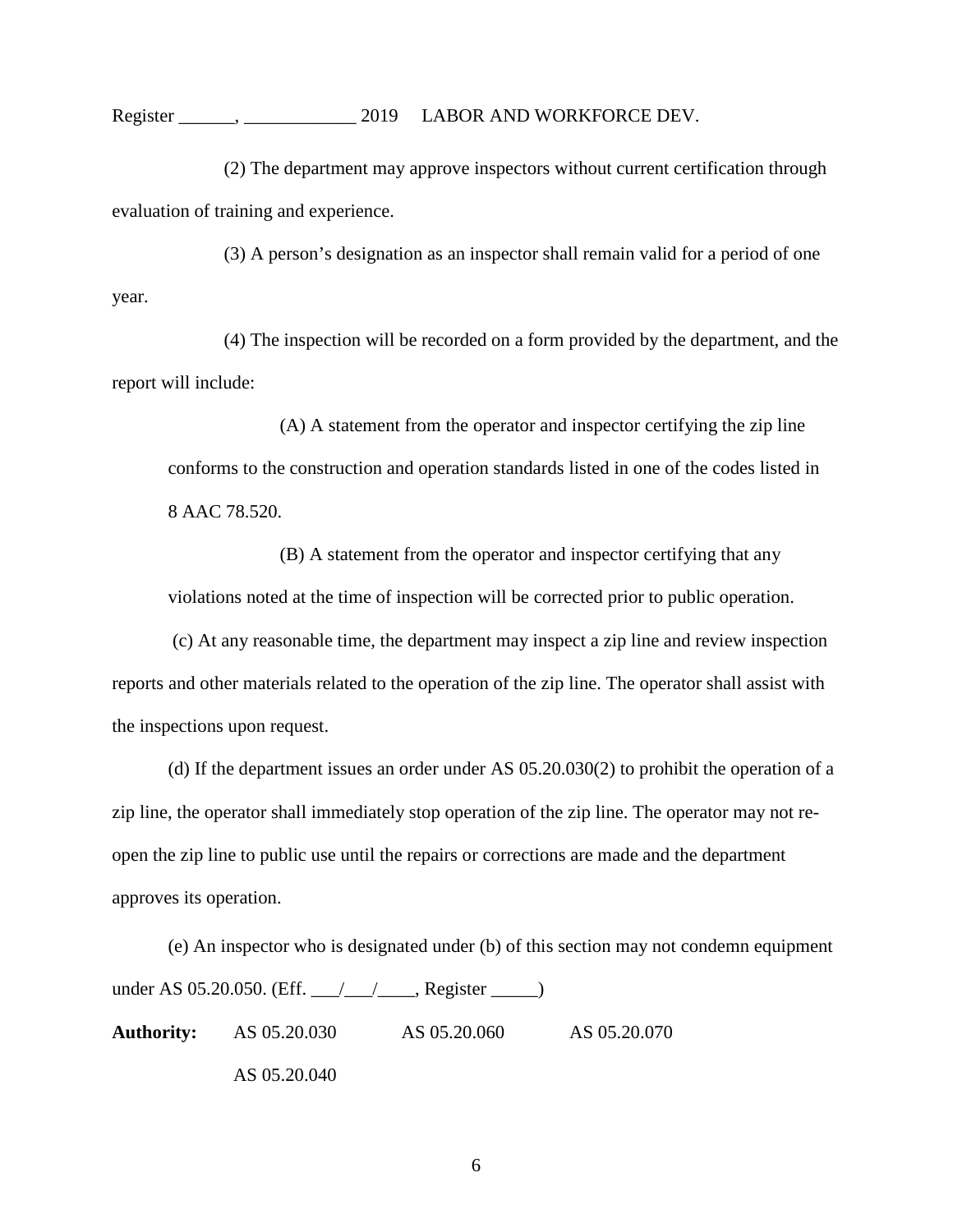**8 AAC 78.540. Annual operating schedule.** Each operator of a temporary zip line shall submit an annual operating schedule of every zip line the operator intends to operate in a calendar year, on a form provided by the department, on or before January 1 of that year. The schedule must be mailed, faxed, sent by electronic mail, or hand delivered to the department's mechanical inspection section. The schedule must identify each zip line the operator intends to operate, and specify the intended dates of operation and locations of use. An operator shall notify the department's mechanical inspection section in writing of any change to the annual operating schedule at least 15 days in advance of the intended change. (Eff. 14.4, 2008). Register 16.2, 2008. **Authority:** AS 05.20.020 AS 05.20.060 AS 05.20.070 AS 05.20.030

**8 AAC 78.550. Structure and foundation.** (a) If during an inspection the structure or foundation of a building, piece of equipment, or appurtenance used for a zip line is found not to comply with the building code standards adopted by the Department of Public Safety under AS 18.70.080 and 13 AAC 50.020, the department will notify the Department of Public Safety regarding the violation. (Eff.  $\angle$  / $\angle$  / $\angle$ , Register  $\angle$ )

**Authority:** AS 05.20.070

**8 AAC 78.560. Electrical safety requirements.** Any electrical equipment associated with the operation of a zip line must conform to the National Electrical Code and National Electrical Safety Code standards adopted by reference in 8 AAC 70.025. (Eff.  $\angle$ Register \_\_\_\_)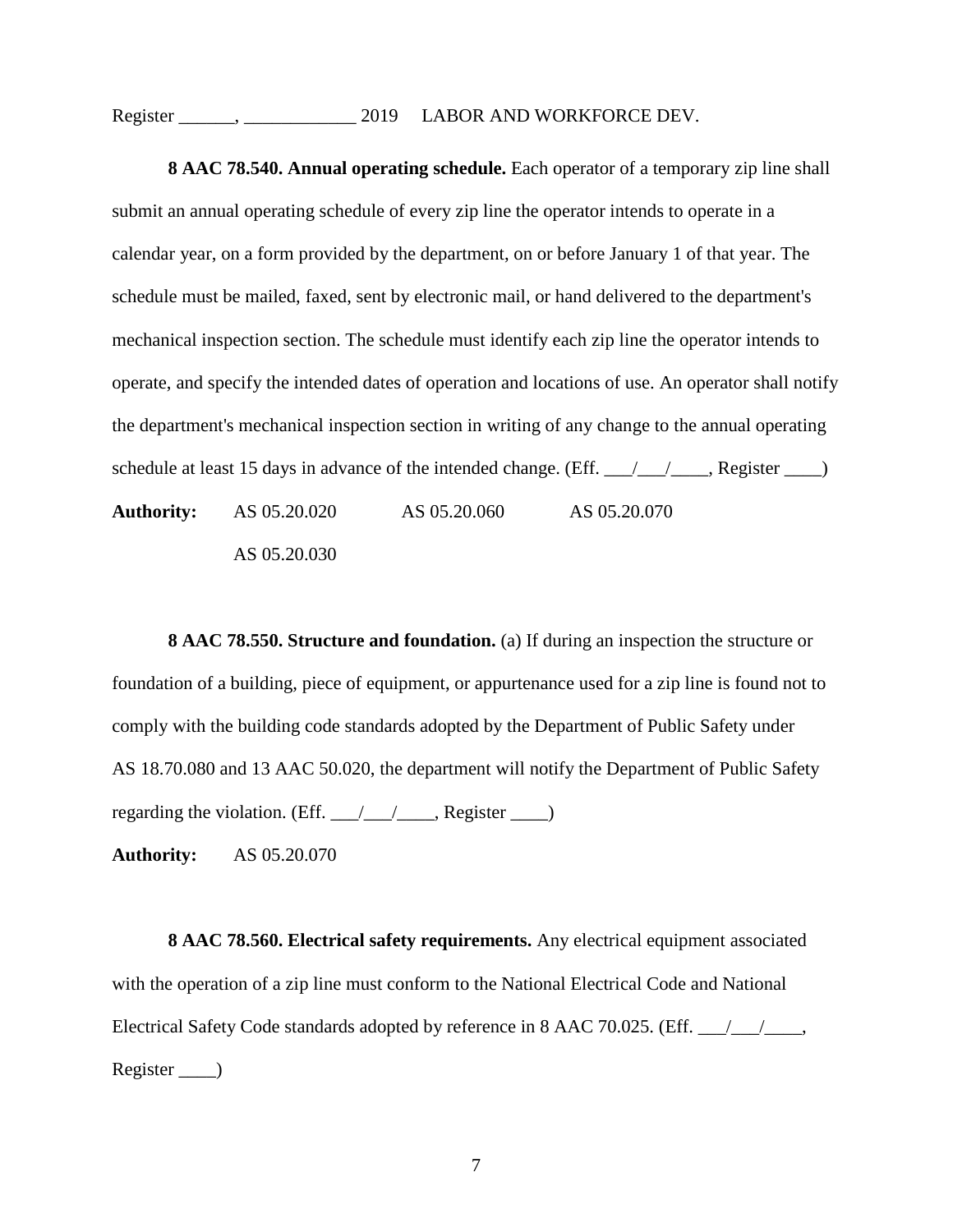**Authority:** AS 05.20.070

**8 AAC 78.570. Extraordinary hazards.** When conditions arise, such as lightning or wind storms, that cause unusual or extraordinary hazards to persons, an operator shall take precautions to assure safe operation of a zip line. If the operation cannot be made safe, the zip line, towers, and platforms shall be evacuated while the unusual or extraordinary conditions exist or until adequate safety is insured. (Eff. 14.14 million Register 14.14 million Register 2.14 million Register 2.14 million Register 2.14 million Register 2.14 million Register 2.14 million Register 2.14 million Register 2

**Authority:** AS 05.20.070

**8 AAC 78.580. Accidents and injuries.** (a) The owner or operator of a zip line shall have at least \$1,000,000 liability insurance. Evidence of the insurance must be submitted to the department's mechanical inspection section at least 10 days before planned operation each season, and must be available at the location where the zip line is operated.

(b) In the absence of a medical facility in the immediate proximity of a zip line, a person who has a valid first aid card must be available to render first aid. At least two persons on site, other than the owner, must have immediate access to telephone numbers for a doctor, hospital, and ambulance service. The emergency numbers must be posted at the office on-site.

(c) The owner or operator of a zip line shall immediately notify the department's mechanical inspection section, by telephone, of any occurrence involving a zip line, if the occurrence results in

(1) the death of a person;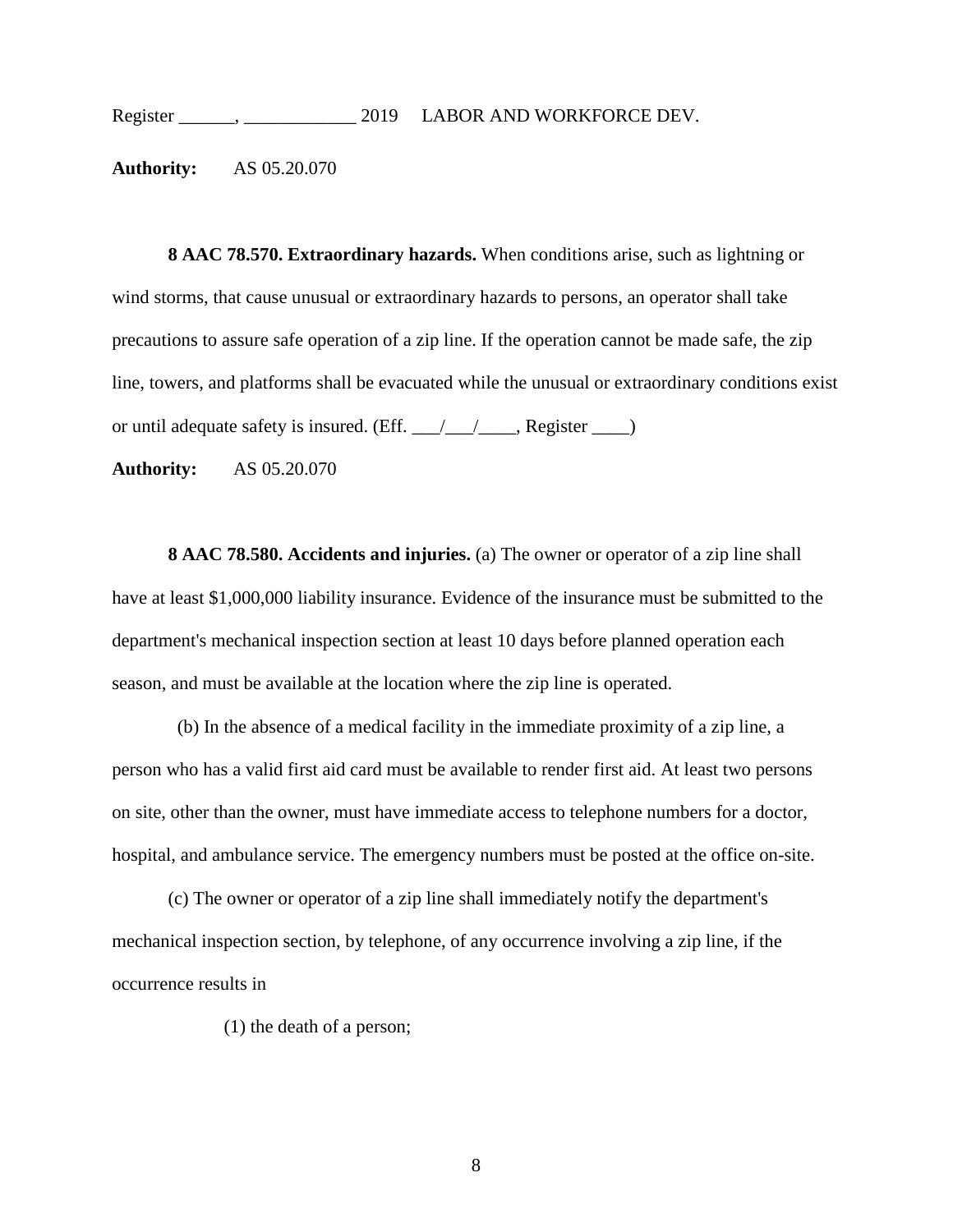(2) injury to a person that requires ambulance or emergency vehicle transport to a hospital or clinic, and the injury is the result of a mechanical or structural failure of the zip line; or

(3) a mechanical or structural failure of the zip line that affects the safe operation of the zip line.

(d) The owner or operator of a zip line shall, within 24 hours, notify the department's mechanical inspection section, by telephone, facsimile, or electronic mail, of an injury to a person involving a zip line, other than a death or injury that is reportable under  $(d)(1)$  or  $(2)$  of this section.

(e) If an occurrence described in (c) of this section occurs after ordinary business hours of the department's mechanical inspection section, the owner or operator of an amusement zip line shall immediately notify the local police or local office of the Department of Public Safety, division of state troopers, in addition to the notification required in (c) of this section.

(f) The owner or operator of a zip line shall prepare a written report of an occurrence described in (d) of this section and mail, fax, send by electronic mail, or hand deliver the written report to the department's mechanical inspection section not later than 48 hours after the occurrence. The written report must include:

(1) the date of the occurrence;

(2) the name, manufacturer, and serial number of the zip line involved;

(3) the name, age, address, and telephone number of the injured or deceased person, if any;

(4) a description of the injury, and medical treatment administered to the injured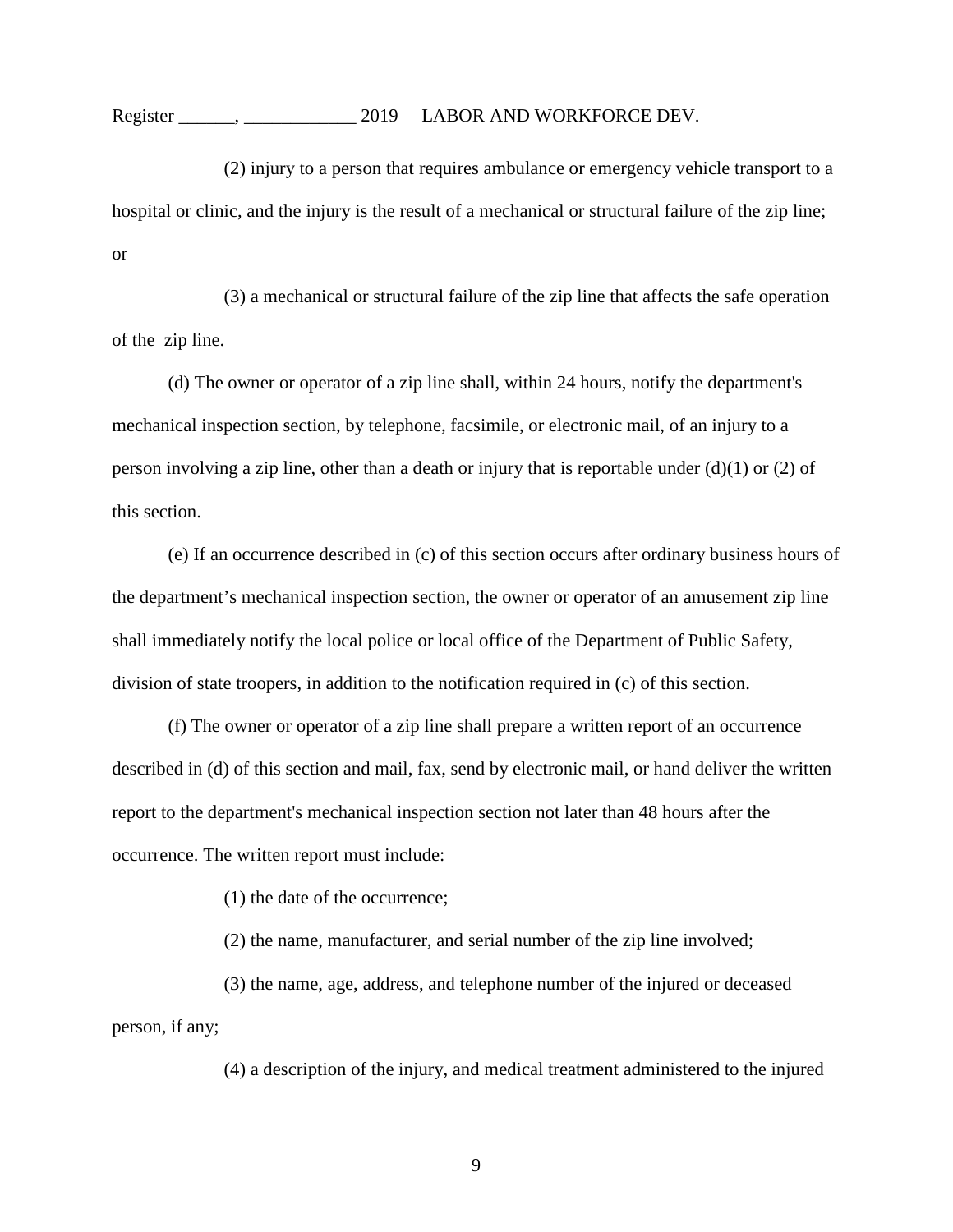or deceased person, if any; and

(5) a narrative description of the occurrence.

 $(g)$  The owner or operator of a zip line involved in an occurrence described in  $(c)(1)$  or (2) of this section shall, after securing the scene to prevent additional injuries and to remove any injured or deceased persons, immediately remove the zip line from service, and cease all operations. The department will conduct a prompt investigation of a zip line removed from service under this subsection. The zip line may not be repaired or operated until the department completes its investigation. (Eff. \_\_\_/\_\_\_/\_\_\_\_, Register \_\_\_\_)

**Authority:** AS 05.20.030 AS 05.20.070

**Editor's note**: The contact information for the mechanical inspection section is: Department of Labor and Workforce Development, Mechanical Inspection Section, 1251 Muldoon Road, Suite 113, Anchorage, Alaska 99504; phone: (907) 269-4925; fax: (907) 269- 4932; e-mail address: Anchorage.LSS-MI@alaska.gov.

**8 AAC 78.590. Inspection, maintenance, and repair.** (a) The operator of a zip line or the operator's designee shall

(1) complete an annual inspection of the zip line in accordance with 8 AAC 78.530(b); and

(2) repair or replace any components identified as hazardous before operation.

(b) The operator of a zip line or the operator's designee shall perform a daily operating inspection and test before a passenger is permitted to ride. The test must include the operation of all safety devices, connections, speed controls, and structural and mechanical components at a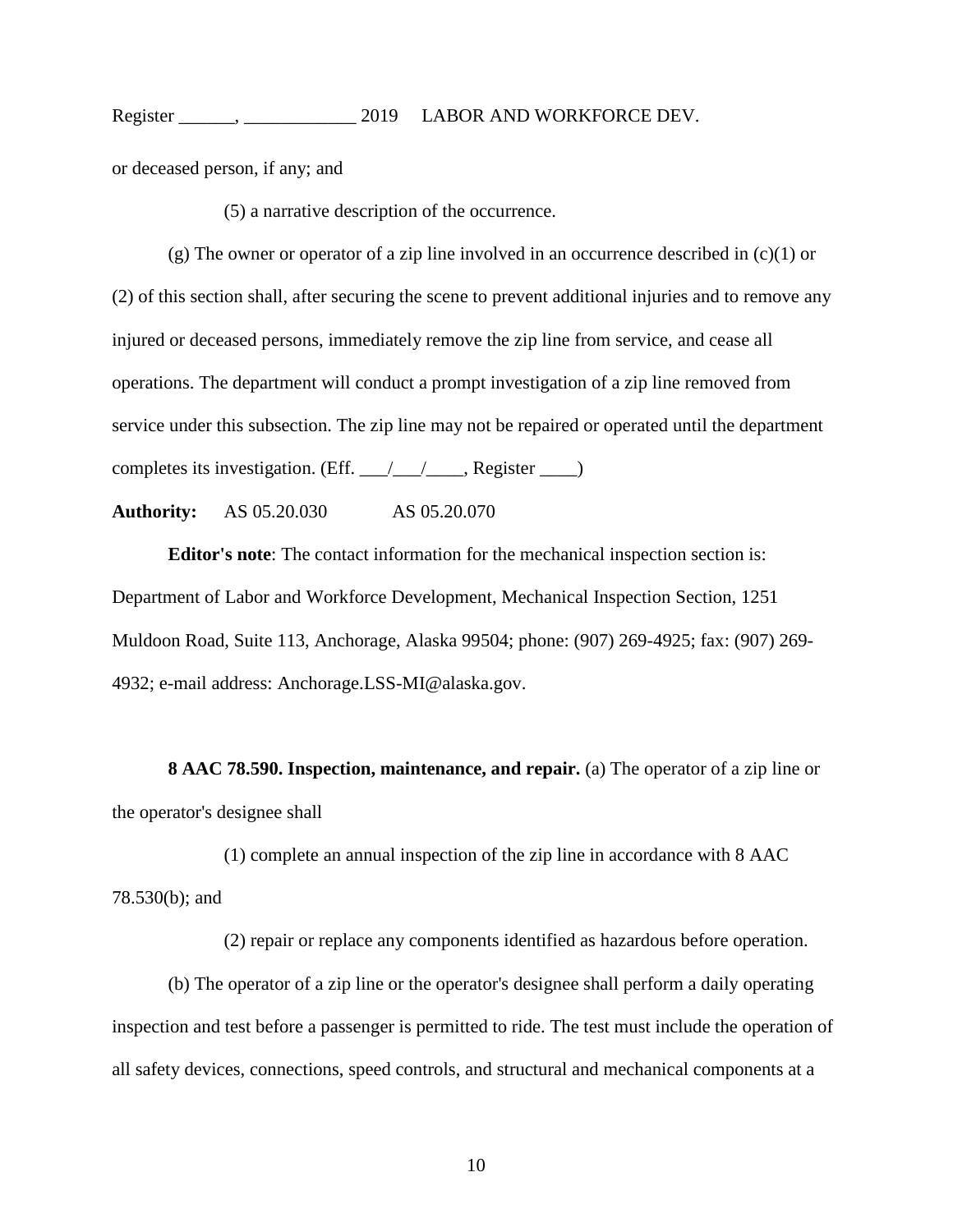minimum. Any condition discovered that poses a present danger must be corrected before a passenger is permitted to ride.

(c) The operator shall maintain a permanent record of each inspection or repair made to a zip line and shall make the record available to the department upon request. Each manufacturer recommended non-destructive examination shall be performed as specified. (Eff.  $\frac{1}{\sqrt{2}}$ Register \_\_\_\_) **Authority:** AS 05.20.020 AS 05.20.060 AS 05.20.070

AS 05.20.030

**8 AAC 78.600. Variances.** (a) The owner or operator of a zip line who desires a variance from a safety standard adopted in or under AS 05.20 may file a written request with the director of the department's division of labor standards and safety.

(b) A request filed under (a) of this section must include

(1) the name and address of the applicant;

(2) the name and address of the place where zip line is located;

(3) specification of the standard or portion of it from which the applicant seeks a

variance;

(4) an explanation of why the applicant is unable to comply with that standard or portion of it;

(5) a description of the alternative measures that the applicant has taken or will take, with specific dates, to adequately safeguard persons from the hazards covered by the standard; and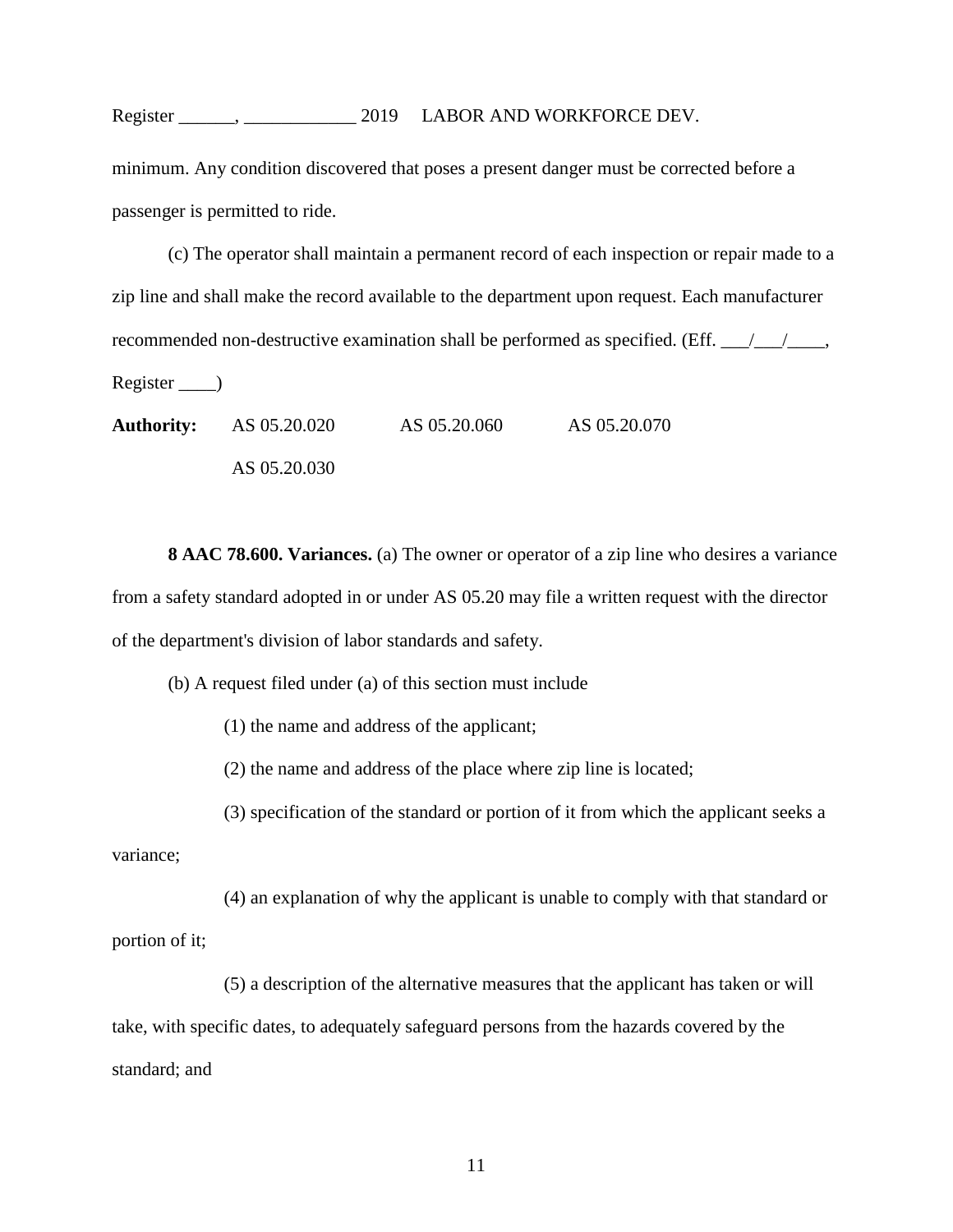(6) a statement of the effect a grant of a variance will have on the safety of persons in or around the zip line.

(c) After the director's review of the variance request and the inspector's recommendations, the director will make a final determination on the variance request. A variance will be granted only if the applicant has demonstrated that he or she will provide safety protection equal to or better than the standard from which the variance is sought.

(d) The department's denial of a variance from a safety standard may be appealed to the commissioner in the manner set out in 8 AAC 78.610. (Eff.  $\frac{1}{\sqrt{2}}$ , Register  $\qquad \qquad$ 

**Authority:** AS 05.20.070 AS 05.20.080

**Editor's note:** The address for the division of labor standards and safety is: Department of Labor and Workforce Development, Division of Labor Standards and Safety, P.O. Box 111149, Juneau, Alaska 99811-1149.

**8 AAC 78.610. Appeals.** (a) A notice issued under AS 05.20.050 for a violation of AS 05.20 or 8 AAC 78.520 - 8 AAC 78.590, based upon inspection under AS 05.20.060, is final unless the owner or operator of zip line files an appeal with the commissioner within 15 days after receipt of the inspector's report. The appeal must be in writing and must include

(1) a specification of objections to the department's findings, and a concise summary of facts in support of each objection; and

(2) a description of the relief sought.

(b) As required by AS 05.20.080, a hearing held under this section will be conducted in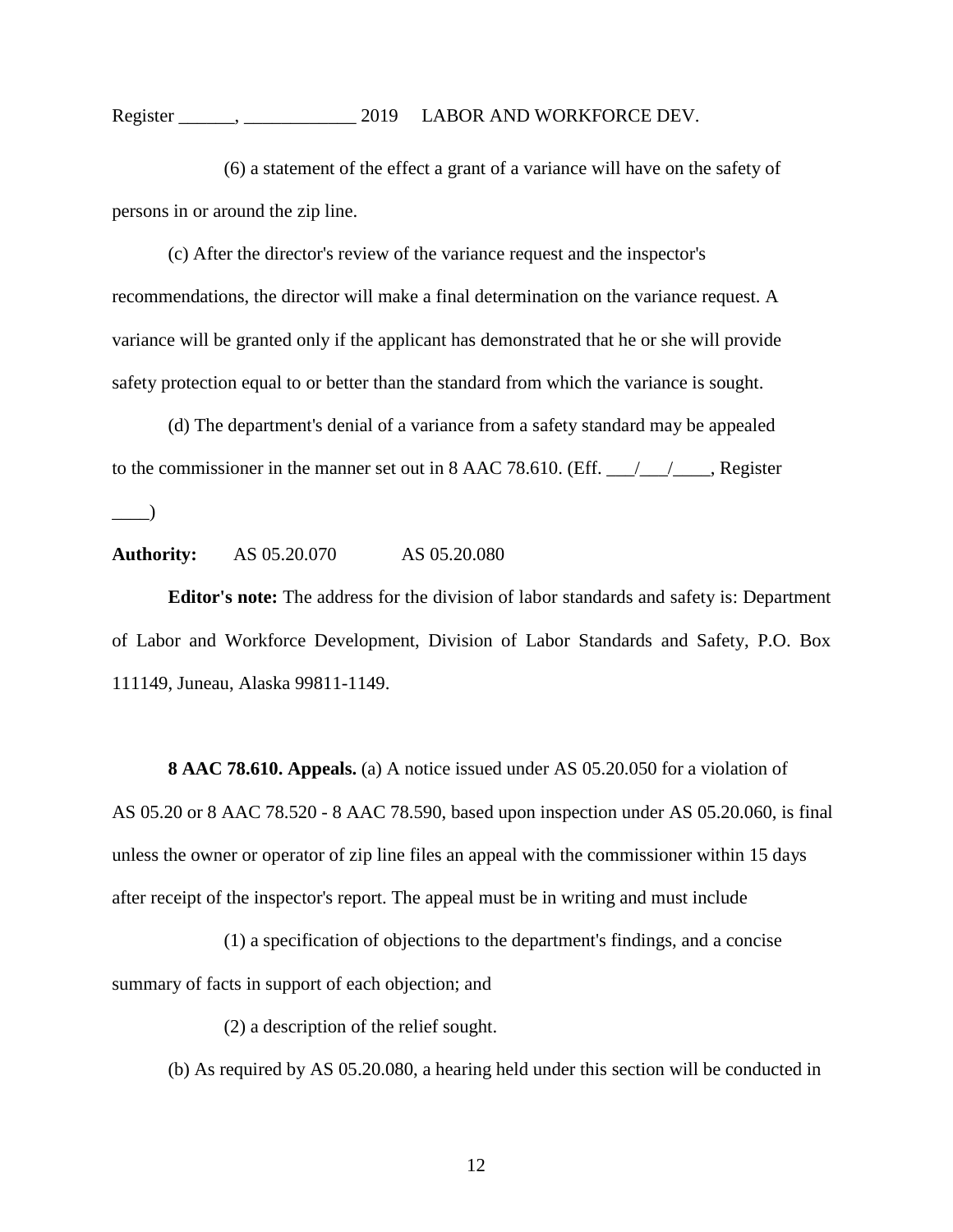accordance with AS 44.62.330 - 44.62.630. The commissioner, or his or her designee, will hear the case with the hearing officer assigned to the matter. (Eff.  $\angle$  /  $\angle$  /  $\angle$ , Register  $\angle$ ) **Authority:** AS 05.20.070 AS 05.20.080 AS 44.62.450

8 AAC 78.900(a) is amended by adding a new paragraph to read:

 $(23)$  "zip line"

(A) means a ride that, if safety of the patrons, employees, and the public are within the department's jurisdiction, carries or conveys passengers or participants; and

(i) uses a cable suspended above an incline to which a pulley and harness are attached for a rider,

(ii) or a combination of devices, along, around, over, or through a fixed or restricted course, or within a defined area for the purpose of giving its passengers or participants amusement, pleasure, or excitement where cables or ropes and pulleys or other mechanical devices are used to prevent falls from the course;

(B) includes zip line courses, challenge courses, Aerial adventure courses, and other commercial activities of similar design, of either a permanent or temporary nature;

8 AAC 78.900(b) is amended to read:

(b) In this chapter and in AS 05.20, unless the context requires otherwise,

(1) "inspector" means a person employed by the department to inspect and review